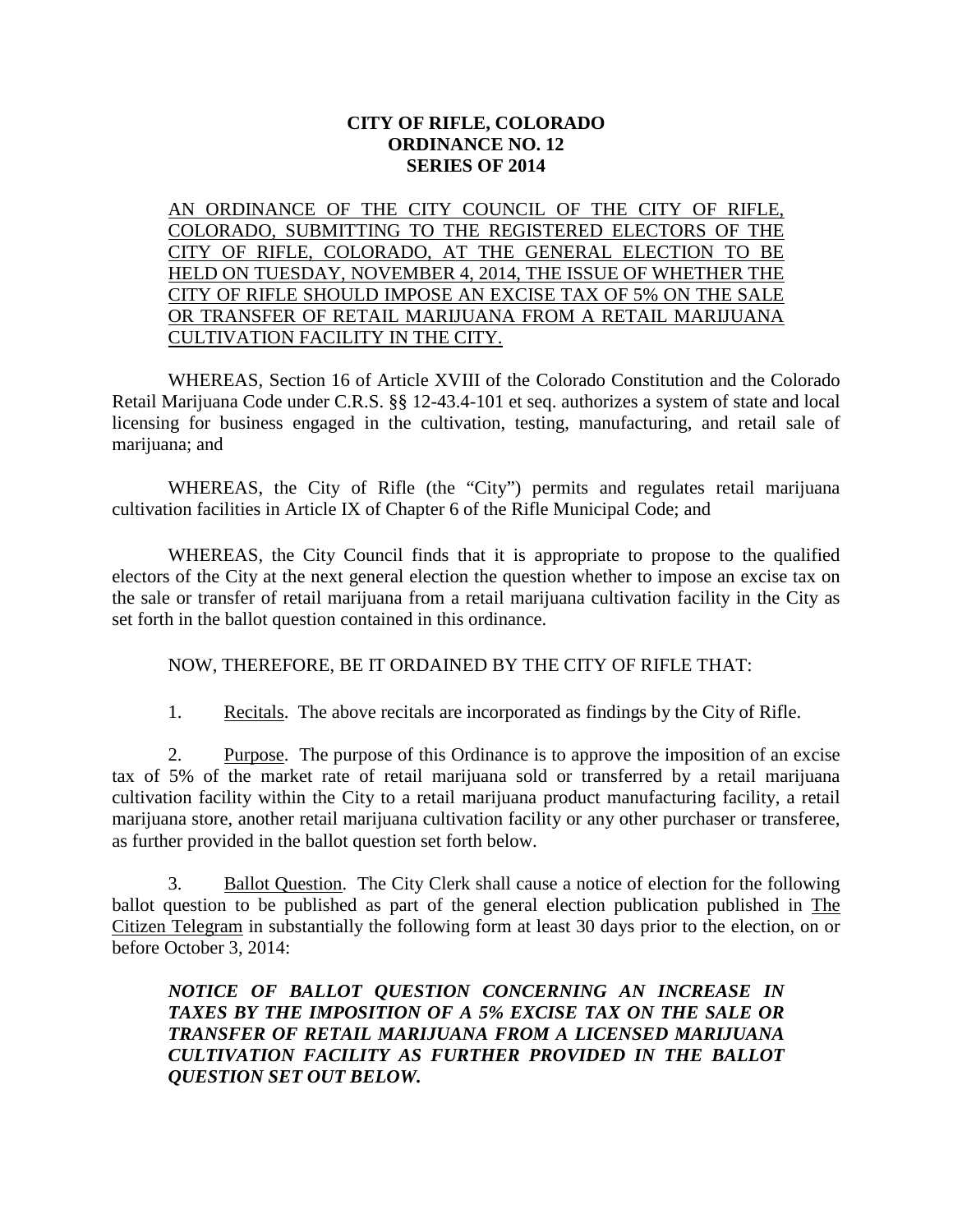*NOTICE IS HEREBY GIVEN that an election will be held on Tuesday, November 4, 2014, between the hours of 7:00 a.m. and 7:00 p.m. at the polling places established for Rifle, Colorado. At this election, the following question will be submitted to the registered voters of the City of Rifle:*

**"SHOULD THE CITY OF RIFLE'S TAXES BE INCREASED BY \$250,000, BEGINNING JANUARY 1, 2015, AND BY SUCH AMOUNTS THAT ARE RAISED ANNUALLY THEREAFTER, BY IMPOSING AN EXCISE TAX IN THE AMOUNT OF 5% OF THE MARKET RATE OF RETAIL MARIJUANA, UPON THE SALE OR TRANSFER OF RETAIL MARIJUANA FROM A RETAIL MARIJUANA CULTIVATION FACILITY WITHIN THE CITY OF RIFLE TO A RETAIL MARIJUANA PRODUCT MANUFACTURING FACILITY, A RETAIL MARIJUANA STORE, ANOTHER RETAIL MARIJUANA CULTIVATION FACILITY OR ANY OTHER PURCHASER OR TRANSFEREE, WITHIN OR WITHOUT THE CITY OF RIFLE; WITH THE MARKET RATE OF MARIJUANA TO EQUAL, IN ANY EVENT, THE AVERAGE MARKET RATE FOR RETAIL MARIJUANA UNDER C.R.S. § 39-28.8-101, AS THAT CODE SECTION MAY BE AMENDED; WITH THE RESULTING TAX REVENUES TO BE COLLECTED BY THE CITY AS A VOTER APPROVED REVENUE CHANGE, NOTWITHSTANDING ANY APPLICABLE REVENUE OR EXPENDITURE LIMITATION IMPOSED BY ARTICLE X, SECTION 20 OF THE COLORADO CONSTITUTION OR ANY OTHER LAW?"**

4. Implementation Ordinance. If this ordinance is approved by the registered electors of the City voting at the regular election to be held on November 4, 2014, it will become effective January 1, 2015 and incorporated into Chapter 4 of the Rifle Municipal Code, subject to any implementing ordinances that the City Council may enact.

5. Severability. If any clause or provision of this ordinance is held to be invalid or unenforceable, the invalidity or unenforceability of the clause or provisions will not affect the validity of any of the remaining clauses or provisions of this ordinance, which, upon the date that it is to take effect, will become, and remain thereafter, in full force and effect.

6. TABOR Notice. At least 30 days prior to the election, on or before October 3, 2014, the City Clerk shall mail at the least cost, a titled notice or set of notices addressed to "All Registered Voters" at each address of one or more active registered voters concerning the ballot question referenced in this Ordinance No. 12, Series of 2014. The notice will be entitled "NOTICE OF ELECTION TO INCREASE TAXES." The notice shall also include all